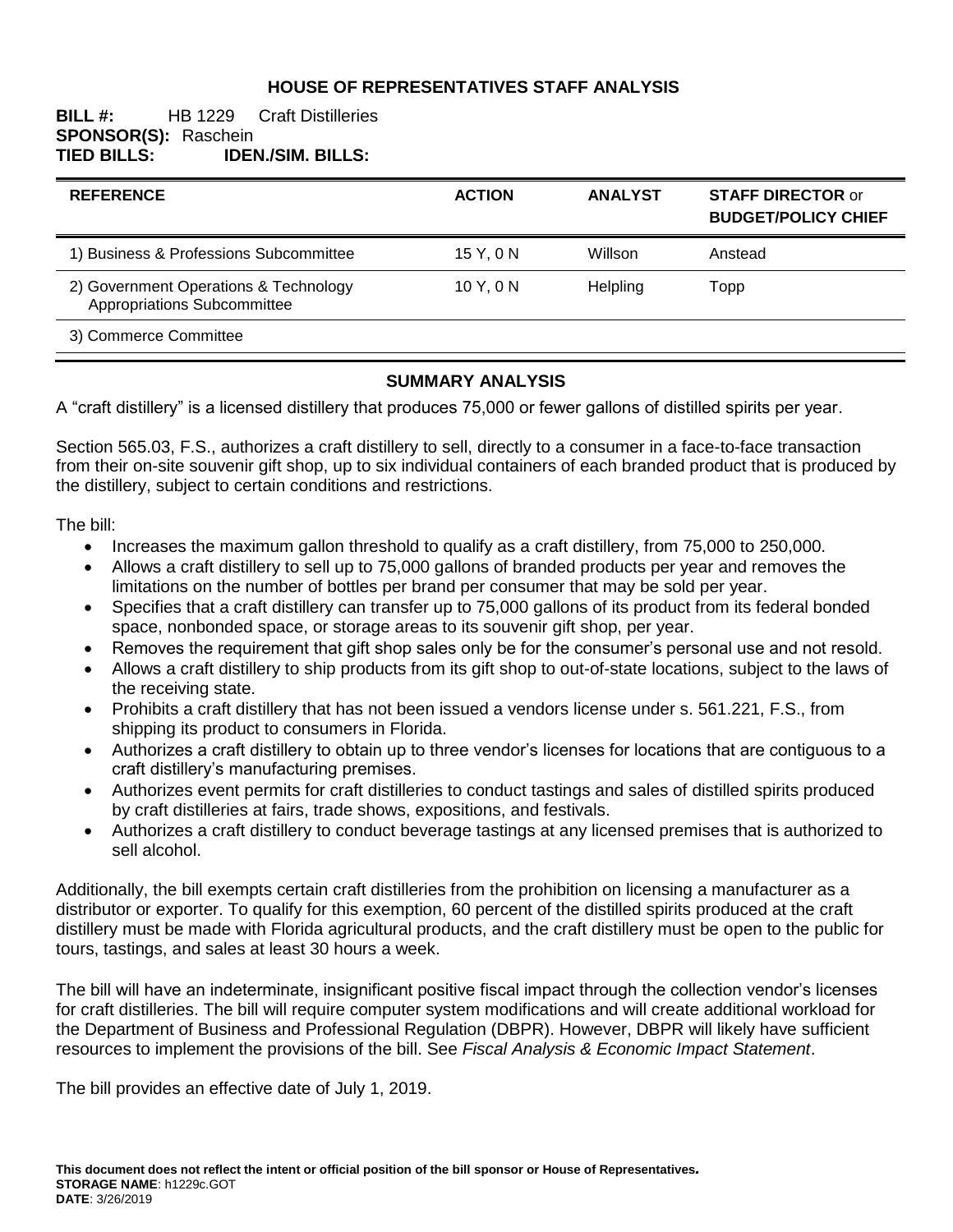### **FULL ANALYSIS**

### **I. SUBSTANTIVE ANALYSIS**

### A. EFFECT OF PROPOSED CHANGES:

#### Current Situation

#### **Beverage Law**

In Florida, the Beverage Law<sup>1</sup> regulates the manufacture, distribution, and sale of wine, beer, and liquor by manufacturers, distributors, and vendors. The Division of Alcoholic Beverages and Tobacco (Division) within the Department of Business and Professional Regulation (DBPR) administers and enforces the Beverage Law.<sup>2</sup>

"Alcoholic beverages" are defined in s. 561.01, F.S., as "distilled spirits and all beverages containing one-half of 1 percent or more alcohol by volume." "Malt beverages" are brewed alcoholic beverages containing malt.<sup>3</sup>

Section 561.14, F.S., specifies license and registration classifications used in the Beverage Law:

- "Manufacturers" are those "licensed to manufacture alcoholic beverages and distribute the same at wholesale to licensed distributors and to no one else within the state, unless authorized by statute."
- "Distributors" are those "licensed to sell and distribute alcoholic beverages at wholesale to persons who are licensed to sell alcoholic beverages."
- "Importers" are those "licensed to sell, or to cause to be sold, shipped, and invoiced, alcoholic beverages to licensed manufacturers or licensed distributors, and to no one else in this state."
- "Vendors" are those "licensed to sell alcoholic beverages at retail only" and may not "purchase or acquire in any manner for the purpose of resale any alcoholic beverages from any person not licensed as a vendor, manufacturer, bottler, or distributor under the Beverage Law."

#### **Three-Tier System and Tied House Evil**

Since the repeal of Prohibition in 1933, regulation of alcohol in the United States has traditionally been based upon what is termed the "three-tier system." The system requires separation of the manufacture, distribution, and sale of alcoholic beverages. The manufacturer creates the beverages, and the distributor obtains the beverages from the manufacturer to deliver to the vendor. The vendor makes the ultimate sale to the consumer.<sup>4</sup>

Generally, only licensed vendors are permitted to sell alcoholic beverages directly to consumers at retail, and manufacturers, distributors, and exporters<sup>5</sup> are generally prohibited from holding a vendor's license. <sup>6</sup> Manufacturers, distributors, and vendors are generally prohibited from being licensed or having an interest in more than one tier.<sup>7</sup>

 $\overline{a}$ 

**STORAGE NAME**: h1229c.GOT **PAGE: 2 DATE**: 3/26/2019

<sup>&</sup>lt;sup>1</sup> Section 561.01(6), F.S., provides that the "The Beverage Law" means chs. 561, 562, 563, 564, 565, 567, and 568, F.S.

 $2^2$  S. 561.02, F.S.

 $3$  S. 563.01, F.S.

 $4$  S. 561.14, F.S.

 $5$  S. 561.01(16), F.S. "Exporter" means any person that sells alcoholic beverages to persons for use outside the state and includes a ship's chandler and a duty-free shop

 $6$  S. 561.22(1), F.S.; s. 561.14(3), F.S. However, see the exceptions provided in ss. 561.221 and 565.03, F.S.

<sup>7</sup> *See* ss. 561.22, F.S.; 561.24, F.S.; 561.14(1), F.S.; and 563.022(14)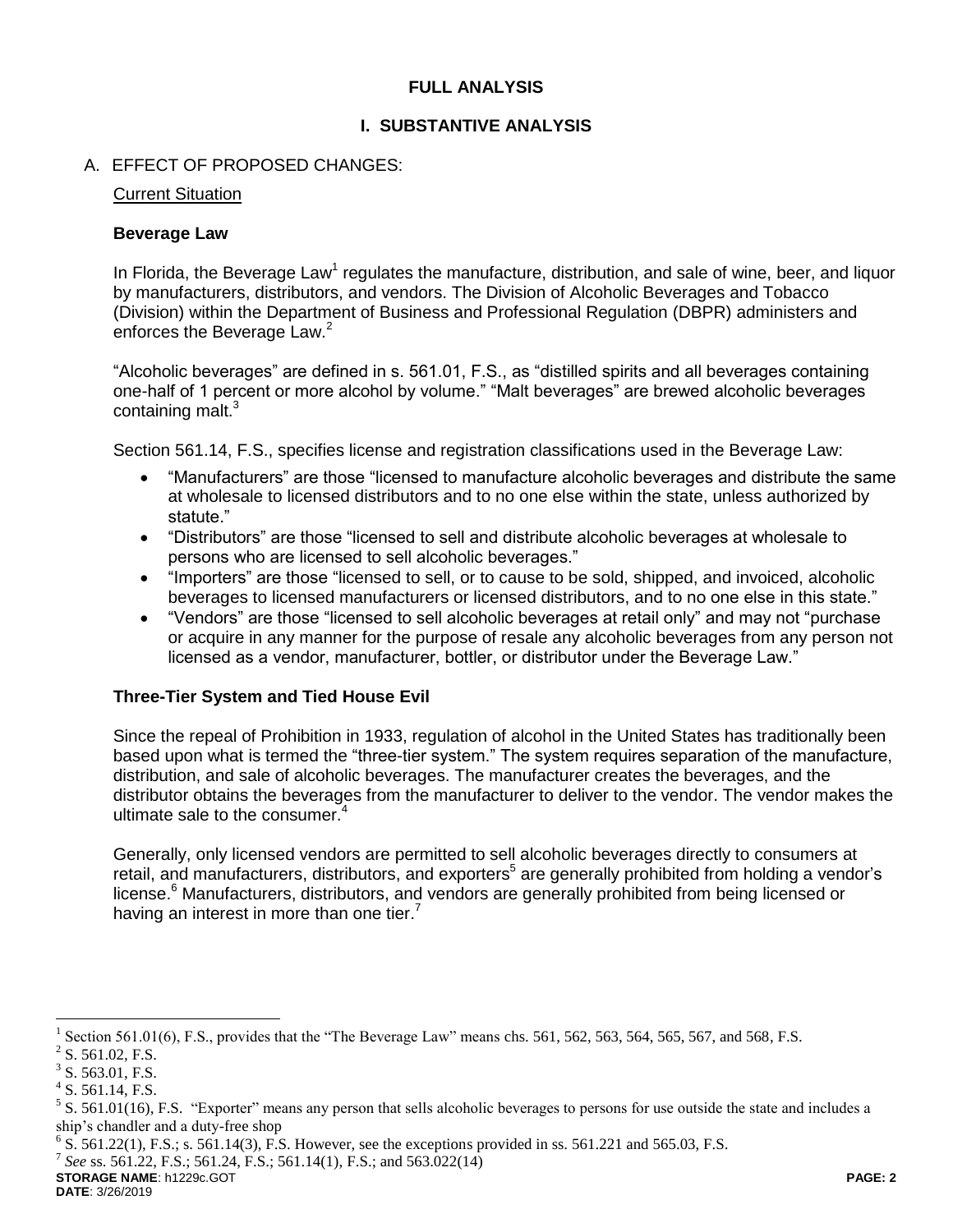The three-tier system is deeply rooted in the perceived evils of the "tied house" in which a bar is owned or operated by a manufacturer or the manufacturer exercises undue influence over the retail vendor.<sup>8</sup>

### **Exceptions to the Three-Tier System**

Exceptions to the three-tier regulatory system allow certain in-state wineries, $9$  craft breweries,  $10$  and craft distilleries to sell directly to consumers.<sup>11</sup> Further, certain restaurants may be granted a vendor's license to manufacture a limited quantity of malt beverages which can be sold to consumers for consumption on premises.<sup>12</sup>

Wineries may receive up to 3 vendor's licenses on property contiguous to the manufacturing premises of the winery.<sup>13</sup> Section 599.004, F.S., establishes the Florida Farm Winery Program within the Department of Agriculture and Consumer Services. The requirements for certification include that a winery produce or sell less than 250,000 gallons of wine annually of which 60% is made from state agricultural products, maintain a minimum of 5 acres of owned or managed land in Florida which produces commodities used in the production of wine, be open to the public for tours, tastings, and sales at least 30 hours each week, and pay an annual application and registration fee of \$100.

Section 561.24, F.S., prohibits the licensing of a manufacturer as a distributor or exporter. Wineries that qualify as a certified Florida Farm Winery are the sole exception to this prohibition. Additionally, the Division may issue permits for a certified Florida Farm Winery to conduct tasting and sales of its wines at Florida fairs, trade shows, expositions, and festivals. The permit is limited to the length of the event. The certified Florida Farm Winery is required to pay all entry fees and must have a winery representative present during the event.

#### **Distilleries and Craft Distilleries**

Section 565.01, F.S., defines the terms "liquor," "distilled spirits," "spirituous liquors," "spirituous beverages," or "distilled spirituous liquors" to mean "that substance known as ethyl alcohol, ethanol, or spirits of wine in any form, including all dilutions and mixtures thereof from whatever source or by whatever process produced."

A "distillery" is a manufacturer of distilled spirits,<sup>14</sup> and a "craft distillery" is a licensed distillery that produces 75,000 or fewer gallons of distilled spirits per calendar year on its premises. A craft distillery must notify the Division in writing of its decision to qualify as a craft distillery.<sup>15</sup>

A distillery engaged solely in the business of manufacturing distilled spirits, or a person engaged in the business of blending and rectifying distilled spirits must pay a state license tax of \$4,000 for each plant or branch operating in Florida. The license tax for a craft distillery is \$1,000. Persons who engage in the business of distilling spirits may also rectify and blend spirituous liquors without paying an additional license tax.<sup>16</sup>

In 2016, 45 of the 46 licensed distilleries operating in Florida produced fewer than 38,000 gallons of distilled spirits, according to DBPR.<sup>17</sup>

 $\overline{a}$ 

<sup>8</sup> *See* Andrew Tamayo, *What's Brewing in the Old North State: An Analysis of the Beer Distribution Laws Regulating North Carolina's Craft Breweries*, 88 N.C. L. REV. 2198 (2010), [http://scholarship.law.unc.edu/nclr/vol88/iss6/6.](http://scholarship.law.unc.edu/nclr/vol88/iss6/6) 9

*See* s. 561.221(1), F.S.

<sup>&</sup>lt;sup>10</sup> *See* s. 561.221(2), F.S.

<sup>11</sup> *See* s. 565.03, F.S.

<sup>12</sup> *See* s. 561.221(3), F.S.

 $13$  See s. 561. 221(1), F.S.

 $14$  s. 565.03(1)(c), F.S.

 $15$  s. 565.03(1)(b), F.S.

 $^{16}$  s. 565.03(2)(b), F.S.

**STORAGE NAME**: h1229c.GOT **PAGE: 3** <sup>17</sup> Department of Business and Professional Regulation, Agency Analysis of 2017 HB 141, p. 3 (Jan. 17, 2017).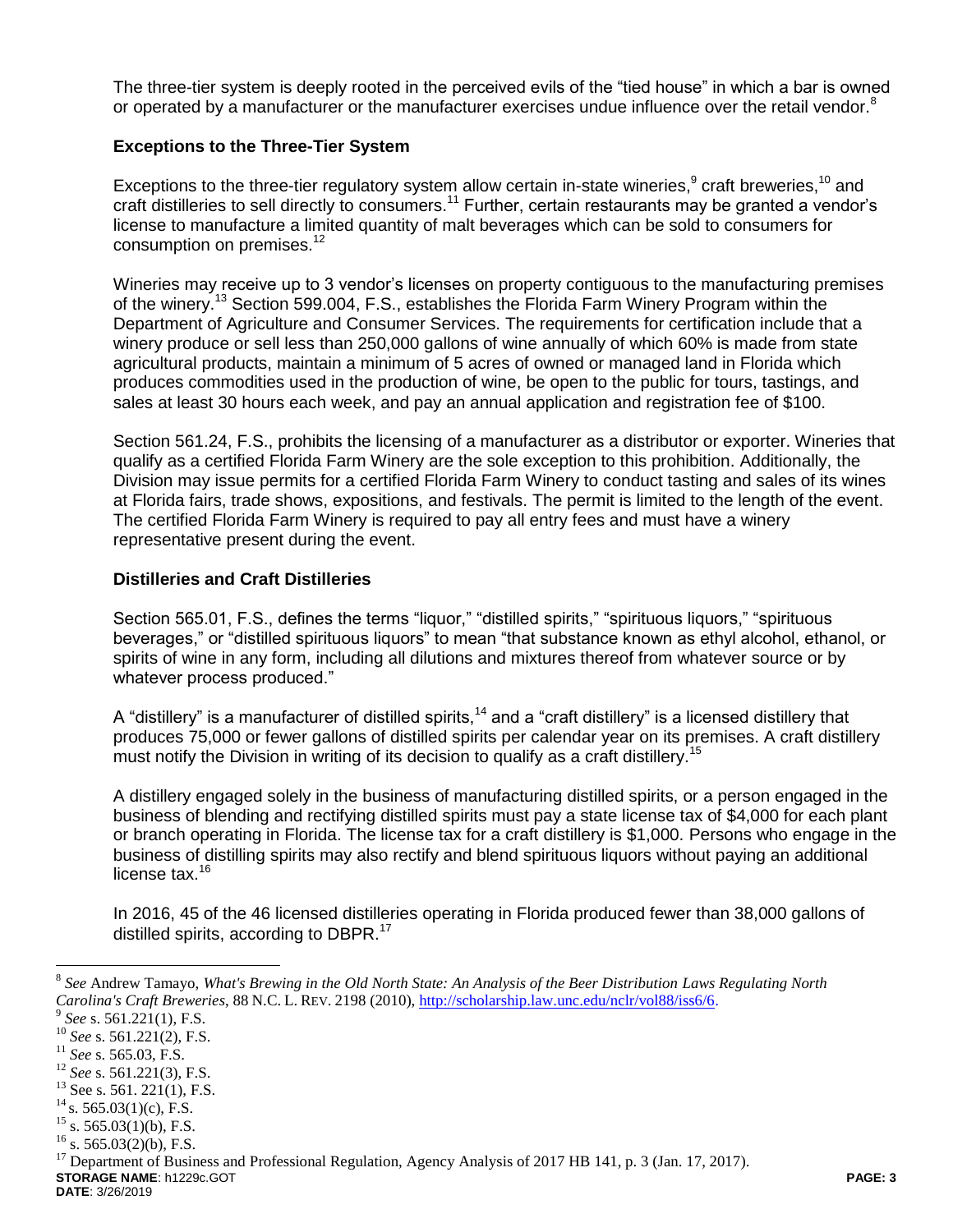## *Retail Sales by Craft Distilleries*

A craft distillery is allowed to sell to consumers branded products<sup>18</sup> distilled on the licensed premises. The products must be in factory-sealed containers that are filled at the distillery and sold for offpremises consumption.<sup>19</sup> The sales must occur at the distillery's souvenir gift shop located on private property contiguous to the licensed distillery premises, and included on the sketch submitted with the license application.<sup>20</sup> Sales must be in face-to-face transactions with consumers<sup>21</sup> who are making a purchase of no more than six individual containers of each branded product.<sup>22</sup> The craft distillery is not required to obtain a vendor's license to sell to consumers from their souvenir gift shop.

The Division must approve any subsequent revisions to a craft distillery's sketch to verify that the retail location operated by the craft distillery is "owned or leased by the craft distillery and on property contiguous to the craft distillery's production building."<sup>23</sup>

Section 565.03, F.S., imposes the following requirements and prohibitions for craft distilleries:

- A craft distillery may not ship, arrange to ship, or deliver distilled spirits to consumers, but may ship, arrange to ship, or deliver distilled spirits to manufacturers of distilled spirits, wholesale distributors of distilled spirits, state or federal bonded warehouses, and exporters.
- A craft distillery may not transfer its license or any ownership interest to any individual or entity with a direct or indirect interest in another distillery licensed in any other state, territory, or country. However, a craft distillery may be affiliated with another distillery that produces 75,000 or fewer gallons per calendar year of distilled spirits on its premises or in any other state, territory, or country.
- A craft distillery must report to the Division within 5 business days after it has reached the 75,000-gallon production limit and cease making sales to consumers on the day after it reaches the production limit.
- A craft distillery must submit beverage excise taxes on distilled spirits sold to consumers in its monthly report to the Division.
- Containers must comply with the container limits in s. 565.10, F.S., which prohibits the sale and distribution of distilled spirits in any size container in excess of 1.75 liters or 59.18 ounces.

# **Alcoholic Beverage Deliveries**

Vendors, but not manufacturers or distributors, are allowed to make deliveries away from their place of business for sales actually made at their licensed place of business. Telephone, electronic, and mail orders received at a vendor's licensed place of business are construed as a sale actually made at the vendor's licensed place of business. Deliveries may be made in vehicles that are owned or leased by the vendor, or in a third-party vehicle pursuant to a contract with a third party with whom the vendor has contracted to make deliveries, including, but not limited to, common carriers. $24$ 

Craft breweries that also hold a vendor's licenses are specifically prohibited from making deliveries under this law. $25$ 

 $\overline{a}$ 

 $24$  S. 561.57(1) & (2), F.S.

 $^{25}$  Ss. 561.221 (2)(d), F.S.; 565.57(1), F.S.

**STORAGE NAME**: h1229c.GOT **PAGE: 4**

Section 565.03(1)(a), F.S., defines "branded product" to mean "any distilled spirits product manufactured on site, which requires a federal certificate and label approval by the Federal Alcohol Administration Act or federal regulations."  $19$  s. 565.03(1)(c), F.S.

<sup>20</sup> *Id.*

<sup>&</sup>lt;sup>21</sup> s. 565.03(1)(c)4., F.S.  $^{22}$  s. 565.03(1)(c)1., F.S.

<sup>23</sup> *Id.*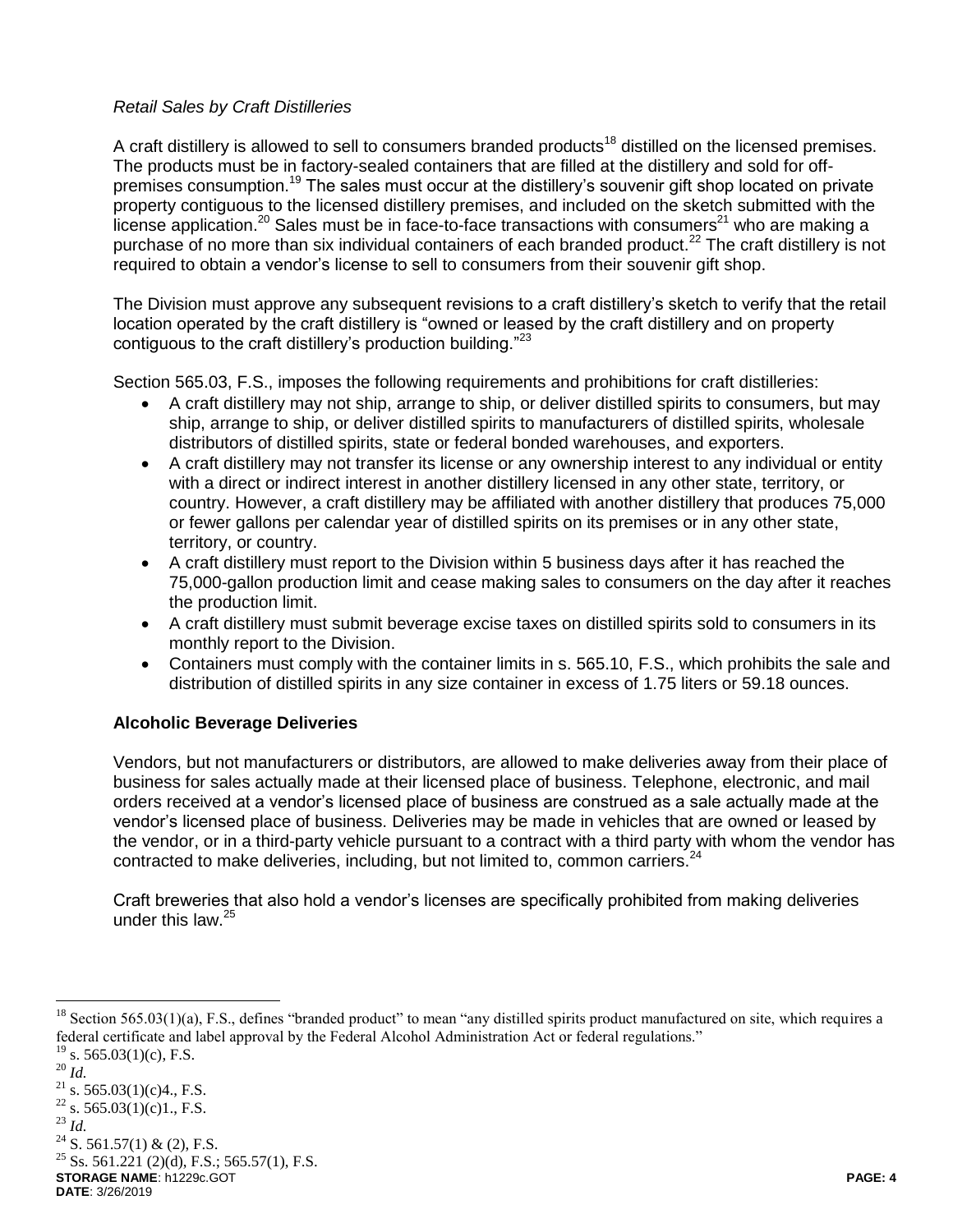# **Beverage Tastings by Distributors and Vendors**

Section 565.17, F.S., provides an exemption to the Tied-House Evil Laws, authorizing vendors and liquor distributors to conduct liquor tastings at any location that is allowed to sell liquor by the package or for consumption on premises. The tastings must be directed toward the of-age general public.

### Effect of the Bill

The bill:

- Increases the maximum gallon threshold to qualify as a craft distillery, from 75,000 to 250,000.
- Allows a craft distillery to sell up to 75,000 gallons of branded products per year and removes the limitations on the number of bottles per brand per consumer that may be sold per year.
- Specifies that a craft distillery can transfer up to 75,000 gallons of its product from its federal bonded space, nonbonded space, or storage areas to its souvenir gift shop, per year.
- Removes the requirement that gift shop sales only be for the consumer's personal use and not for resale.
- Prohibits a craft distillery that has not been issued a vendors license under s. 561.221, F.S. from shipping its product to consumers in Florida.
- Allows a craft distillery to ship products out-of-state, subject to the laws of the receiving state.
- Authorizes a craft distillery to obtain up to three vendor's licenses for locations that are contiguous to the craft distillery's manufacturing premises.
- Directs the Division to issue event permits to craft distilleries to conduct tastings and sales of distilled spirits produced by craft distilleries at fairs, trade shows, expositions, and festivals.
- Authorizes a craft distillery to conduct beverage tastings at any licensed premises that is authorized to sell alcohol.

Additionally, the bill exempts certain craft distilleries from the prohibition on licensing a manufacturer as a distributor or exporter. To qualify for this exemption, 60 percent of the distilled spirits produced at the craft distillery must be made with Florida agricultural products, and the craft distillery must be open to the public for tours, tastings, and sales at least 30 hours a week.

### B. SECTION DIRECTORY:

- **Section 1.** Amends s. 561.221, F.S.; authorizing a craft distillery to hold multiple vendor's licenses for the sale of alcoholic beverages; authorizing certain wineries and craft distilleries to transfer wine or distilled spirits to its vendor's licensed premises; requiring the Division of Alcoholic Beverages and Tobacco of the Department of Business and Professional Regulation to issue permits to a craft distillery to conduct tastings and sales at specified events.
- **Section 2.** Amends s. 561.24, F.S.; authorizing a craft distillery to be licensed as a distributor under certain circumstances.
- **Section 3.** Amends s. 565.03, F.S.; revising the definition of "craft distillery"; revising the requirements for the sale of branded products by a licensed craft distillery to consumers; deleting a provision that prohibits a craft distillery from selling more than six individual containers of a branded product to a consumer; revising requirements relating to the shipping of distilled spirits to consumers by a craft distillery; providing that it is unlawful to transfer a certain distillery license, or ownership in a distillery license, to certain individuals or entities; prohibiting a craft distillery from having its ownership affiliated with certain other distilleries; authorizing a craft distillery to transfer specified distilled spirits to its souvenir gift shop; requiring a craft distillery to submit certain excise taxes.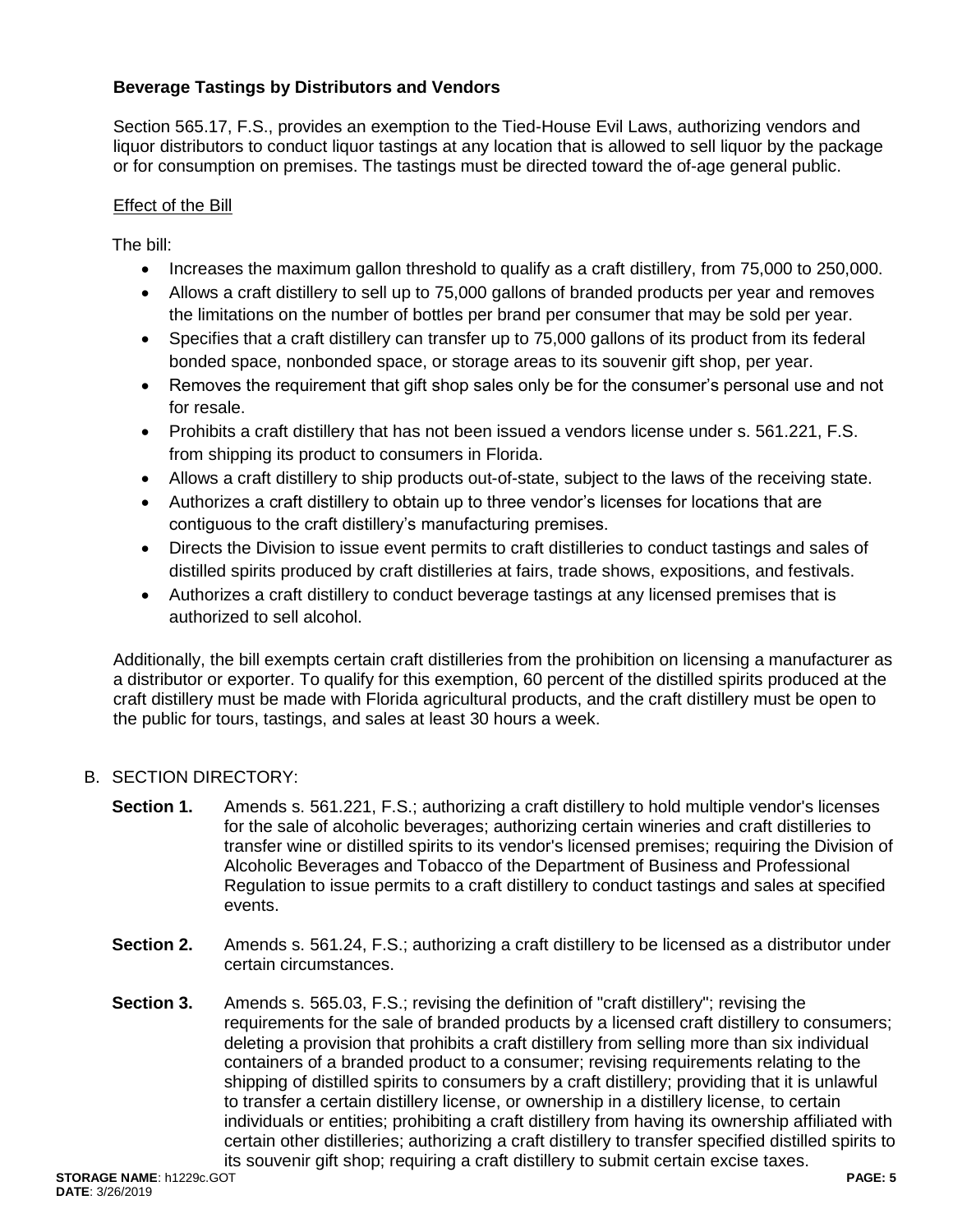- **Section 4.** Amends s. 565.17, F.S.; authorizing a craft distillery to conduct spirituous beverage tastings under certain circumstances.
- **Section 5**. Provides for an effective date.

# **II. FISCAL ANALYSIS & ECONOMIC IMPACT STATEMENT**

- A. FISCAL IMPACT ON STATE GOVERNMENT:
	- 1. Revenues:

The bill allows craft distilleries to obtain up to three vendor's licenses to sell distilled beverages on their premises. There will be an indeterminate, insignificant positive fiscal impact from the collection of license fees collected from craft distilleries that choose to obtain vendor's licenses.

2. Expenditures:

DBPR indicated that between 2.00 and 3.00 FTE and an additional \$166,431 in budget will be needed to perform audits and make computer system modifications for the department to properly implement the bill.<sup>26</sup> However, as of January 29, 2019, the department had 9.00 vacant FTE over 180 days within the Division of Alcoholic Beverages and Tobacco that could be used by DBPR to perform the duties relating to the additional workload resulting from the bill. There will likely be sufficient resources within DBPR to implement the provisions of the bill related to additional workload and computer system modifications.

- B. FISCAL IMPACT ON LOCAL GOVERNMENTS:
	- 1. Revenues:

None.

2. Expenditures:

None.

C. DIRECT ECONOMIC IMPACT ON PRIVATE SECTOR:

The bill may have a positive economic impact for many craft distilleries due to the removal of many current regulatory constraints, resulting in enhanced marketing and brand recognition, increased sales volume, and access to new markets and consumers.

D. FISCAL COMMENTS:

None.

 $\overline{a}$ 

### **III. COMMENTS**

- A. CONSTITUTIONAL ISSUES:
	- 1. Applicability of Municipality/County Mandates Provision:

Not Applicable. This bill does not appear to affect county or municipal governments.